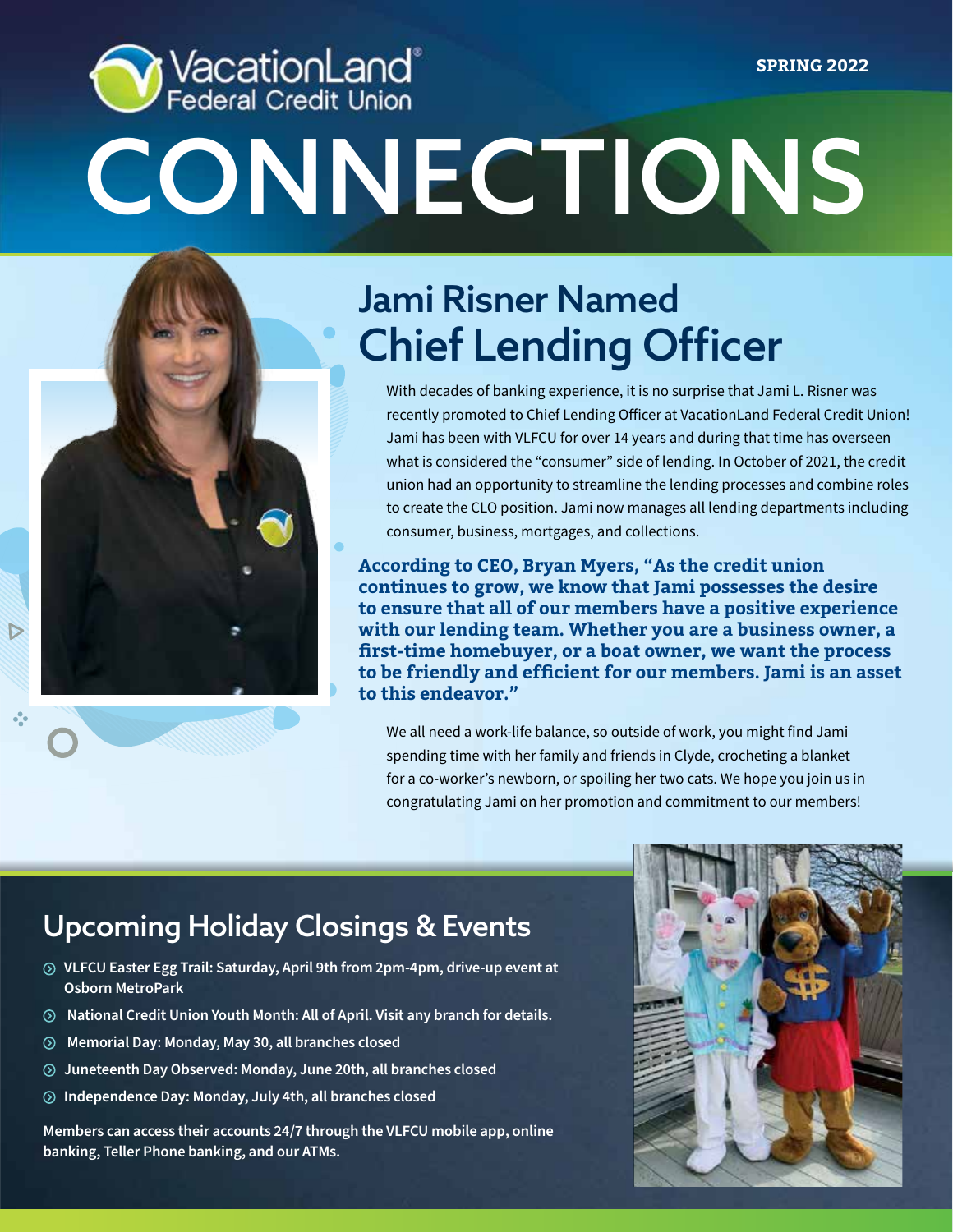## Take VLFCU with You Wherever You Go

Whether you are headed off to college, relocating, enlisting in the military, or just taking an extended vacation, remember to take VLFCU with you! There is no need to open an account at another financial institution when you have free access to your accounts in-person or in the palm of your hand. Check out these services:

First, VLFCU is part of the **CO-OP Shared Branching Network**. This service allows you to access your VLFCU account from just about anywhere in the United States and even in other countries!

- $\odot$  Access your account at over 5,600 participating credit union branches
- You just need your VLFCU account number and a valid government issued ID
- $\odot$  Make a deposit, pay a loan, or withdraw cash just like you would in our branches
- $\odot$  Download the Shared Branching Locator app to find nearby credit unions and get directions

Second, if you don't already have the **VLFCU mobile app\***, now is the time to download it to your phone. We recently upgraded the app, and here are just a few cool things you can do with it:

- **Multiple Authentication Options:** Access your account information quicker utilizing fingerprint recognition, facial recognition, voice recognition or PIN number.
- **Improved Mobile Deposit Functionality:** Deposit checks to your account from anywhere using a mobile device. (Prior approval for this service is required.)
- **Integrated Debit & VISA Card Controls:** Take control of your debit and VISA cards by turning them "off or on" and setting transaction alerts to notify you of card activity.
- **eStatement Access:** View your statements directly within the app.

You can also check your current balances, transfer money, access Bill Pay and Popmoney®, and more!

**Before you head out, reach out to us to discuss how our mobile services and Shared Branching can make life easier on you!** 

**For more information on all our convenience services, visit vlfcu.org/personal/convenience-services**

### Feel the Love Sweepstakes

**Congratulations to the following winners of February's Feel the Love Sweepstakes. We hope you each enjoy your \$200 gift card to a local restaurant.**

- **Heather Aschemeier Chez Francois**
- **Sandra Coe J Bistro**
- **Pamela Gaudiello Marconi's**
- **Mary Majoy The Wine Vault**
- **Andrea Parker Crush Wine Bar**
- **Todd Wagner Angry Bull**







**To see all the winners, go to our Facebook page facebook.com/VacationLandFCU**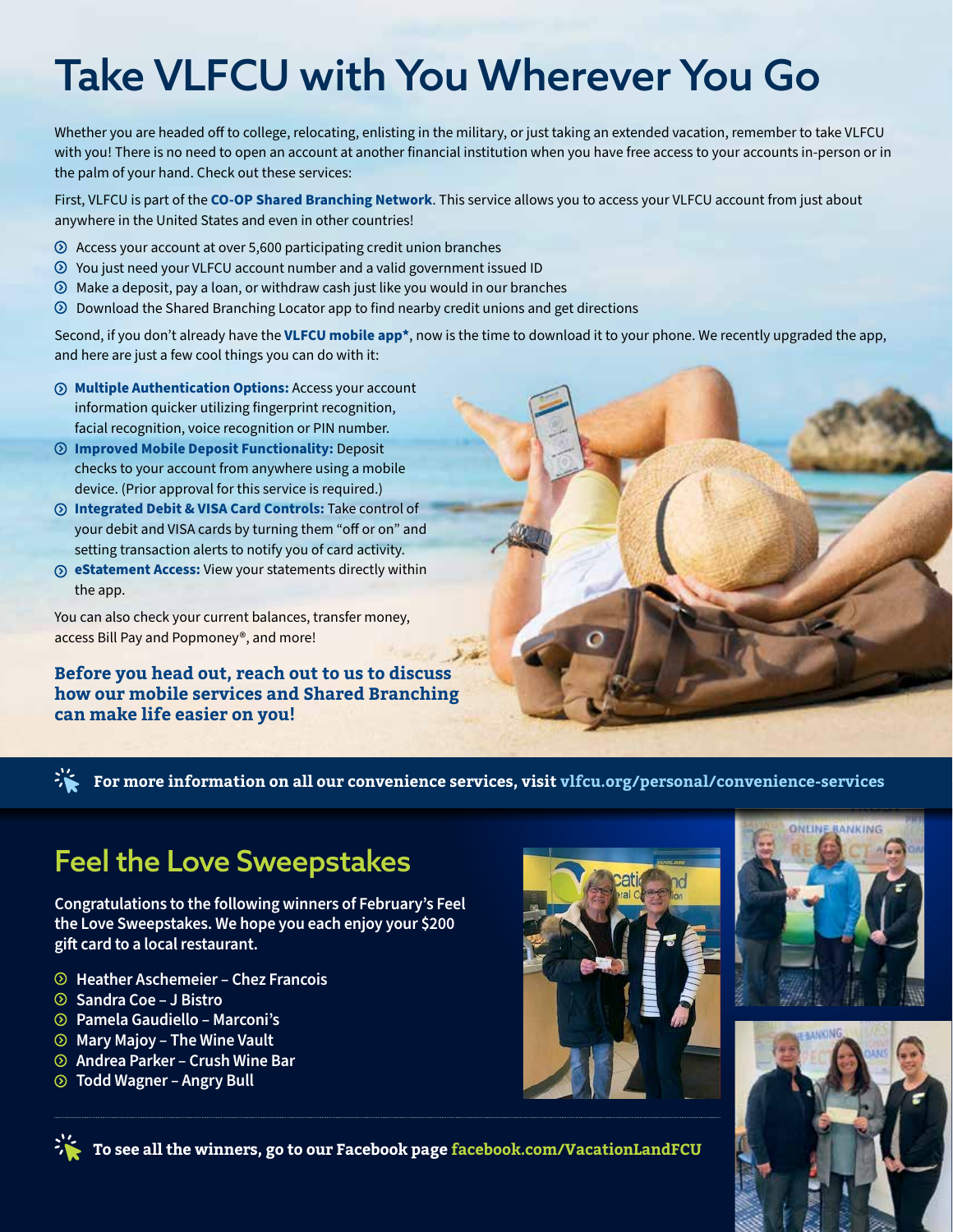### April is Youth Month

As part of our National Credit Union Youth Month celebration, each branch will host contests throughout the month for both our younger members and teenagers. Have a child in your family that is not yet a member at VLFCU? Open any youth account in April, and we will give them a free gift! This applies to newborns up to teenagers who are 18 years of age\*.

Kids enrolled in our Dollar Dog Savings program will benefit even more in April:

- Receive double tokens when they make a deposit of \$10 or more from April 1 to April 14.  $\odot$
- $\odot$  Dollar Dog tokens will be worth double their value from April 16 to April 30, up to 10 tokens per day!
- $\odot$  Kids age 5 to 12 years can enter a drawing to win \$10 just by telling Dollar Dog why they save their money! There will be one winner at each branch. Enter by April 30th.

We are also celebrating our teenagers in April! They may not have Dollar Dog tokens to redeem, but they can enter to win a \$15 gift card by completing a brief checkbook or budget exercise. Our staff will be on hand to help get them started, if needed!

If your son, daughter, grandchild or neighbor will be headed to college soon, now is a great time to review the benefits of our Campus Connection account. Our Financial Empowerment program is also a free financial literacy resource for anyone looking to learn more about college expenses, budgeting, and other topics that face all adults at different stages of life!

**As part of our National Credit Union Youth Month celebration, each branch will host contests throughout the month for both our younger members and teenagers.**

> *acationLand*<br><sup>deral</sup> Credit **and** deral Credit Union the low booking Connected.

Alth

#### New Website on the Horizon

**Not only will we be celebrating our youth in April, by the end of the month, we will be launching a new website! The new site is being built as a mobile-first platform, meaning that it is first being scaled for smart phones and mobile devices, but still provides quality performance on a laptop or desktop computer. The new platform is even more secure than ever, and the layout will require fewer clicks to get to the information you need. The layout will be different, but you will still have easy access to online banking at the top of the home page. Watch for more details online, in the branches, and in your email.** 

**For updates on the new website, go to our Facebook page facebook.com/VacationLandFCU**